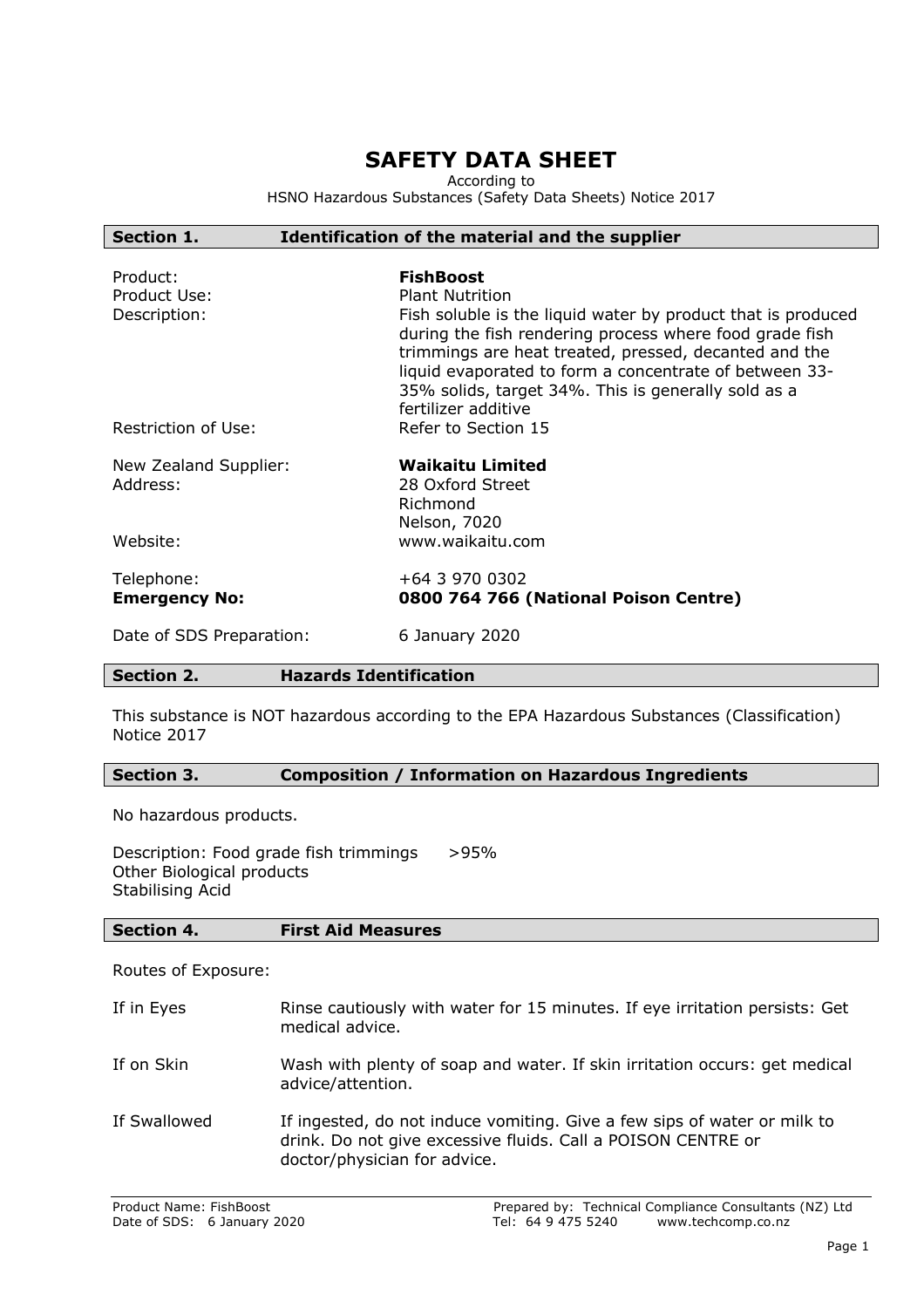If Inhaled Remove person to fresh air. Remove contaminated clothing and loosen remaining clothing. Allow person to assume most comfortable position and keep warm. Keep at rest until fully recovered. Apply artificial respiration if not breathing. Get medical advice if breathing becomes difficult.

### **Most important symptoms and effects, both acute and delayed**

Symptoms: None known.

| Section 5.             | <b>Fire Fighting Measures</b>                                              |
|------------------------|----------------------------------------------------------------------------|
|                        |                                                                            |
| <b>Hazard Type</b>     | Non Flammable                                                              |
| <b>Hazards from</b>    | If involved in a fire, toxic gases such as carbon dioxide, nitrogen oxides |
| combustion             | and other pyrolysis products typical of burning organic material.          |
| products               |                                                                            |
| <b>Suitable</b>        | Use as appropriate for surrounding materials.                              |
| <b>Extinguishing</b>   |                                                                            |
| media                  |                                                                            |
| <b>Precautions for</b> | Wear self-contained breathing apparatus.                                   |
| firefighters and       |                                                                            |
| special protective     |                                                                            |
| clothing               |                                                                            |
| <b>HAZCHEM CODE</b>    | <b>None Allocated</b>                                                      |
|                        |                                                                            |

### **Section 6. Accidental Release Measures**

Wear protective gear as detailed in Section 8. Evacuate all unnecessary personnel.

Do not allow to enter drains and water courses.

Collect into sealed containers. Wash area with water, but do not allow washings to enter waterways or stormwater drains. Dispose of according to Local Regulations.

### **Section 7. Handling and Storage**

#### **Precautions for Handling:**

- Storage and work areas should be well ventilated.
- Follow application information for dilution and dosage rates.
- Do not store in diluted form.
- Wash hands after use.

### **Precautions for Storage:**

- Store in a cool, dry, well ventilated area, away from direct sunlight.
- Store away from incompatible materials listed in Section 10.

### **Section 8 Exposure Controls / Personal Protection**

### **WORKPLACE EXPOSURE STANDARDS (provided for guidance only)**

|                  | <b>TWA</b>   | <b>STEL</b> |
|------------------|--------------|-------------|
| <b>Substance</b> | ppm $mg/m^3$ | ppm $mg/m3$ |

No ingredients have exposure limits

Workplace Exposure Standard – Time Weighted Average (WES-TWA). The time-weighted average exposure standard designed to protect the worker from the effects of long-term exposure. Workplace Exposure Standard – Short-Term Exposure Limit (WESSTEL). The 15-minute average exposure standard. Applies to any 15- Minute period in the working day and is designed to protect the worker against adverse effects of irritation, chronic or irreversible tissue change, or narcosis that may increase the likelihood of accidents. The WES-STEL is not an alternative to the WES-TWA; both the short-term and time-weighted average exposures apply. Workplace Exposure Standards and Biological Exposure Indices NOV 2019 11TH EDITION.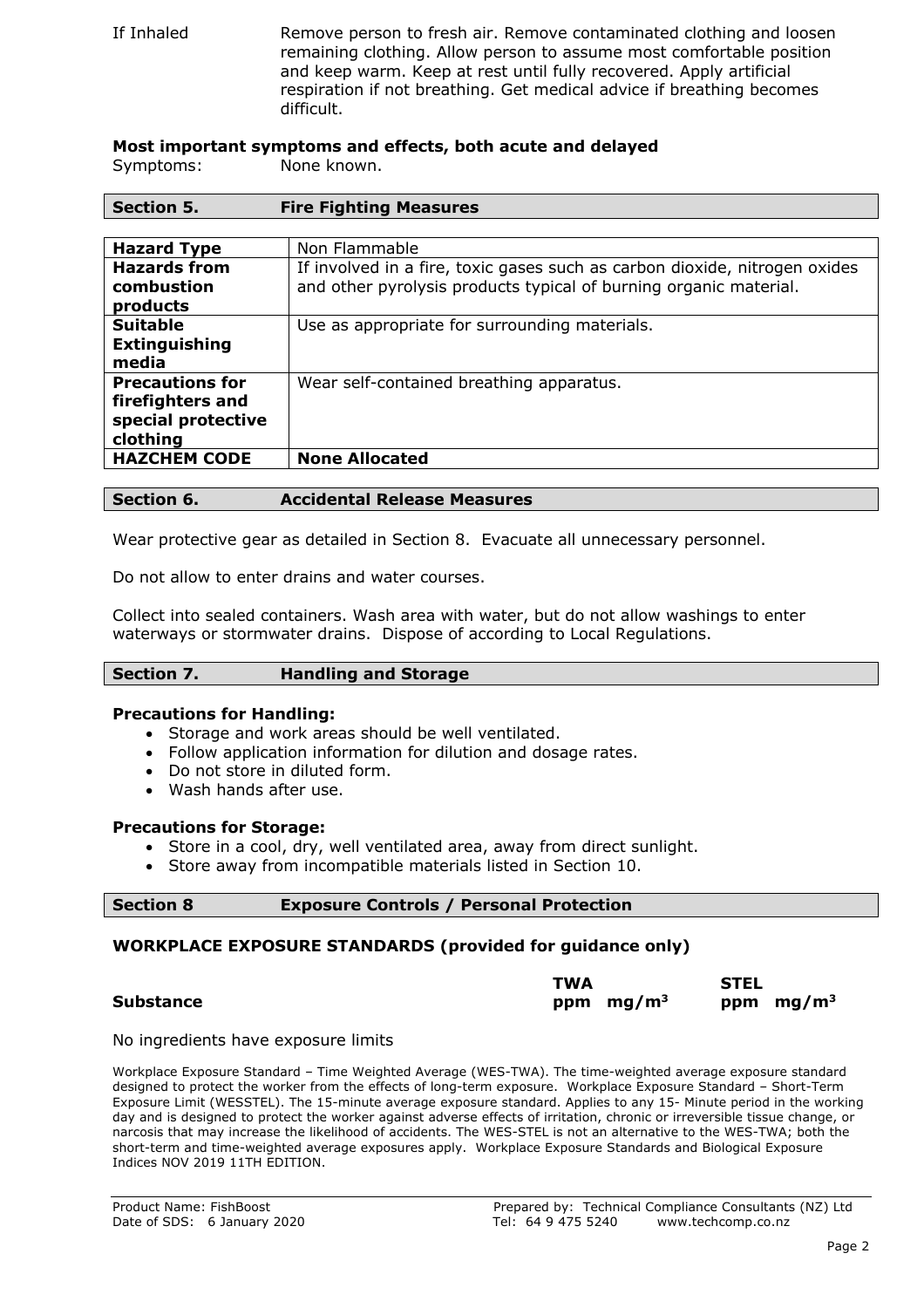# **Engineering Controls**

Use in a well-ventilated area.

### **Personal Protection Equipment**

| <u>Eyes</u>        | Safety glasses or goggles.                          |
|--------------------|-----------------------------------------------------|
| <b>Skin</b>        | Wear Overalls and gloves                            |
| <b>Respiratory</b> | If spraying, respiratory protection should be worn. |

### **Section 9 Physical and Chemical Properties**

| <b>Appearance</b>               | Liquid        |
|---------------------------------|---------------|
|                                 |               |
| Colour                          | <b>Brown</b>  |
| <b>Odour</b>                    | Slight        |
| <b>Odour Threshold</b>          | Not available |
| рH                              | $2.5 - 3.5$   |
| <b>Boiling Point</b>            | Not available |
| <b>Melting Point</b>            | Not available |
| <b>Freezing Point</b>           | Not available |
| <b>Flash Point</b>              | Not available |
| <b>Flammability</b>             | Not available |
| <b>Upper and Lower</b>          | Not available |
| <b>Explosive Limits</b>         |               |
| <b>Vapour Pressure</b>          | Not available |
| <b>Vapour Density</b>           | Not available |
| <b>Specific Gravity</b>         | 1.10          |
| <b>Water Solubility</b>         | Soluble       |
| <b>Partition Coefficient:</b>   | Not available |
| <b>Auto-ignition</b>            | Not available |
| <b>Temperature</b>              |               |
| <b>Decomposition</b>            | Not available |
| <b>Temperature</b>              |               |
| <b>Kinematic Viscosity</b>      | Not available |
| <b>Particle Characteristics</b> | Not available |

# **Section 10. Stability and Reactivity**

| <b>Stability of Substance</b>  | This product is stable under normal conditions.                     |
|--------------------------------|---------------------------------------------------------------------|
| <b>Conditions to Avoid</b>     | None known.                                                         |
| <b>Incompatible Materials</b>  | Oxidising agent, strong acids, alkalis.                             |
| <b>Hazardous Decomposition</b> | If involved in a fire, toxic gases such as carbon dioxide, nitrogen |
| <b>Products</b>                | oxides and other pyrolysis products typical of burning organic      |
|                                | material.                                                           |

# **Section 11 Toxicological Information**

### **Acute Effects:**

| <b>Swallowed</b>  | Not triggered however if swallowed may result in nausea, vomiting and |
|-------------------|-----------------------------------------------------------------------|
|                   | diarrhea.                                                             |
| <b>Dermal</b>     | Not applicable.                                                       |
| <b>Inhalation</b> | Not triggered however if inhaled may be irritating to mouth, nose and |
|                   | eye.                                                                  |
| Eye               | Not triggered however may cause eye irritation                        |
| <b>Skin</b>       | Not applicable.                                                       |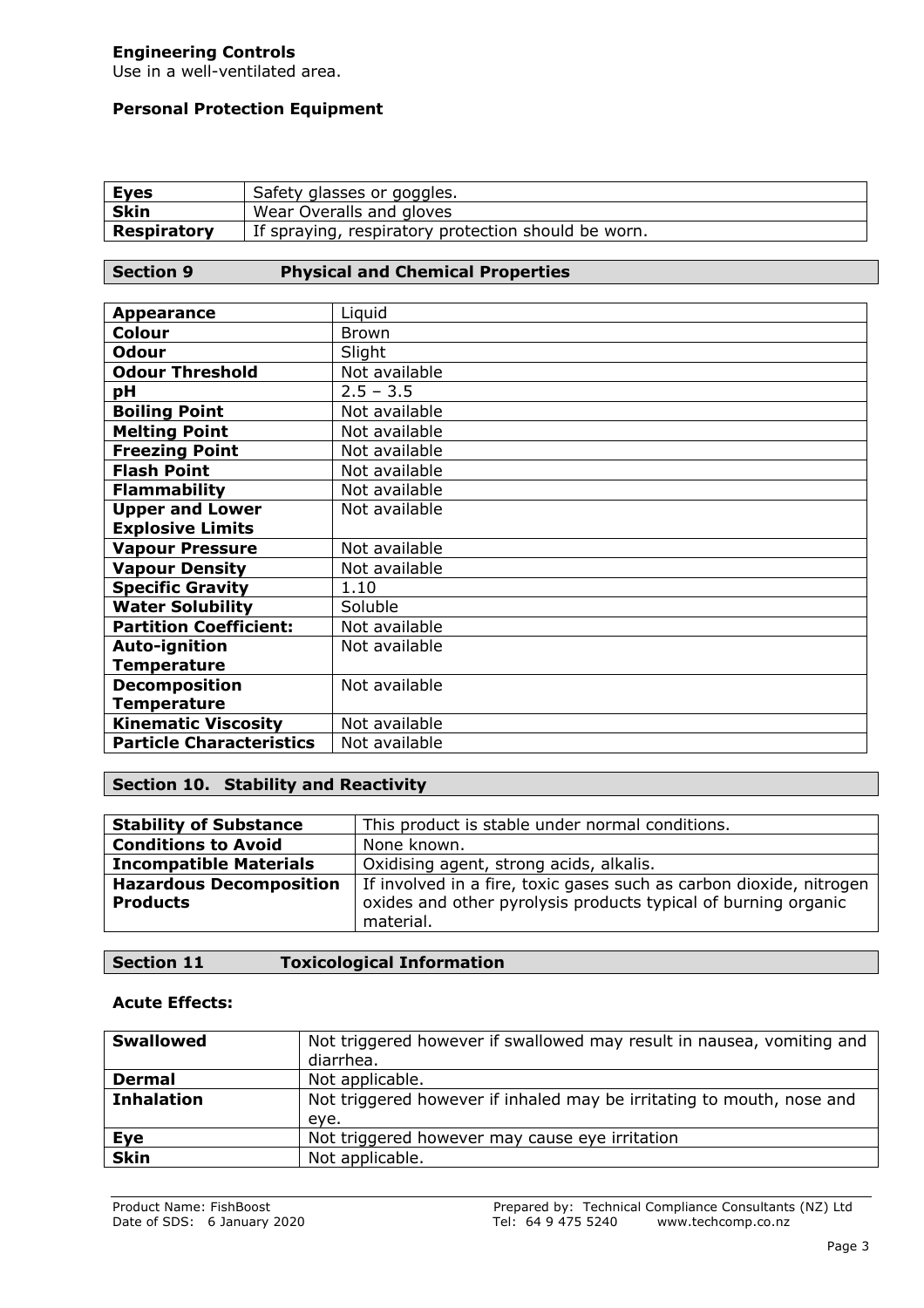### **Chronic Effects:**

| Carcinogenicity     | Not applicable. |
|---------------------|-----------------|
| <b>Reproductive</b> | Not applicable. |
| <b>Toxicity</b>     |                 |
| <b>Germ Cell</b>    | Not applicable. |
| <b>Mutagenicity</b> |                 |
| <b>Aspiration</b>   | Not applicable. |
| <b>STOT/SE</b>      | Not applicable. |
| STOT/RE             | Not applicable. |

### **Section 12. Ecotoxicological Information**

This product is not hazardous to the environment.

| <b>Product:</b>                      |                   |
|--------------------------------------|-------------------|
| <b>Persistence and degradability</b> | No data available |
| <b>Bioaccumulation</b>               | No data available |
| <b>Mobility in Soil</b>              | No data available |
| <b>Other adverse effects</b>         | No data available |

### **Section 13. Disposal Considerations**

### **Disposal Method:**

Product should be applied to land at the recommended dosage rates.

Surplus or contaminated product unable to be used for intended purpose, may be able to be disposed of at an approved landfill, check with your local council.

**Precautions or methods to avoid:** Empty containers should be thoroughly cleaned prior to re-use or recycling.

### **This product is NOT classified as a Dangerous Good for transport in NZ ; NZS 5433:2012**

### **This product is NOT classified as a Dangerous Good for transport under IATA or IMDG This product is NOT classified as a Dangerous Good for transport (Road/Rail)**

| <b>Section 15</b> | <b>Regulatory Information</b> |
|-------------------|-------------------------------|
|                   |                               |

This substance is NOT classified hazardous according to the EPA Hazardous Substances (Classification) Notice 2017

# **Section 16 Other Information**

| Glossary                |                                                               |
|-------------------------|---------------------------------------------------------------|
| EC <sub>50</sub>        | Median effective concentration.                               |
| EEL                     | Environmental Exposure Limit.                                 |
| EPA                     | <b>Environmental Protection Authority</b>                     |
| <b>HSNO</b>             | Hazardous Substances and New Organisms.                       |
| <b>HSW</b>              | Health and Safety at Work.                                    |
| $LC_{50}$               | Lethal concentration that will kill 50% of the test organisms |
|                         | inhaling or ingesting it.                                     |
| $LD_{50}$               | Lethal dose to kill 50% of test animals/organisms.            |
| LEL.                    | Lower explosive level.                                        |
| <b>OSHA</b>             | American Occupational Safety and Health Administration.       |
| TEL.                    | Tolerable Exposure Limit.                                     |
| <b>TLV</b>              | Threshold Limit Value-an exposure limit set by responsible    |
|                         | authority.                                                    |
| <b>UEL</b>              | <b>Upper Explosive Level</b>                                  |
| Product Name: FishBoost | Prepared by: Technical Compliance Consultants (NZ) Ltd        |